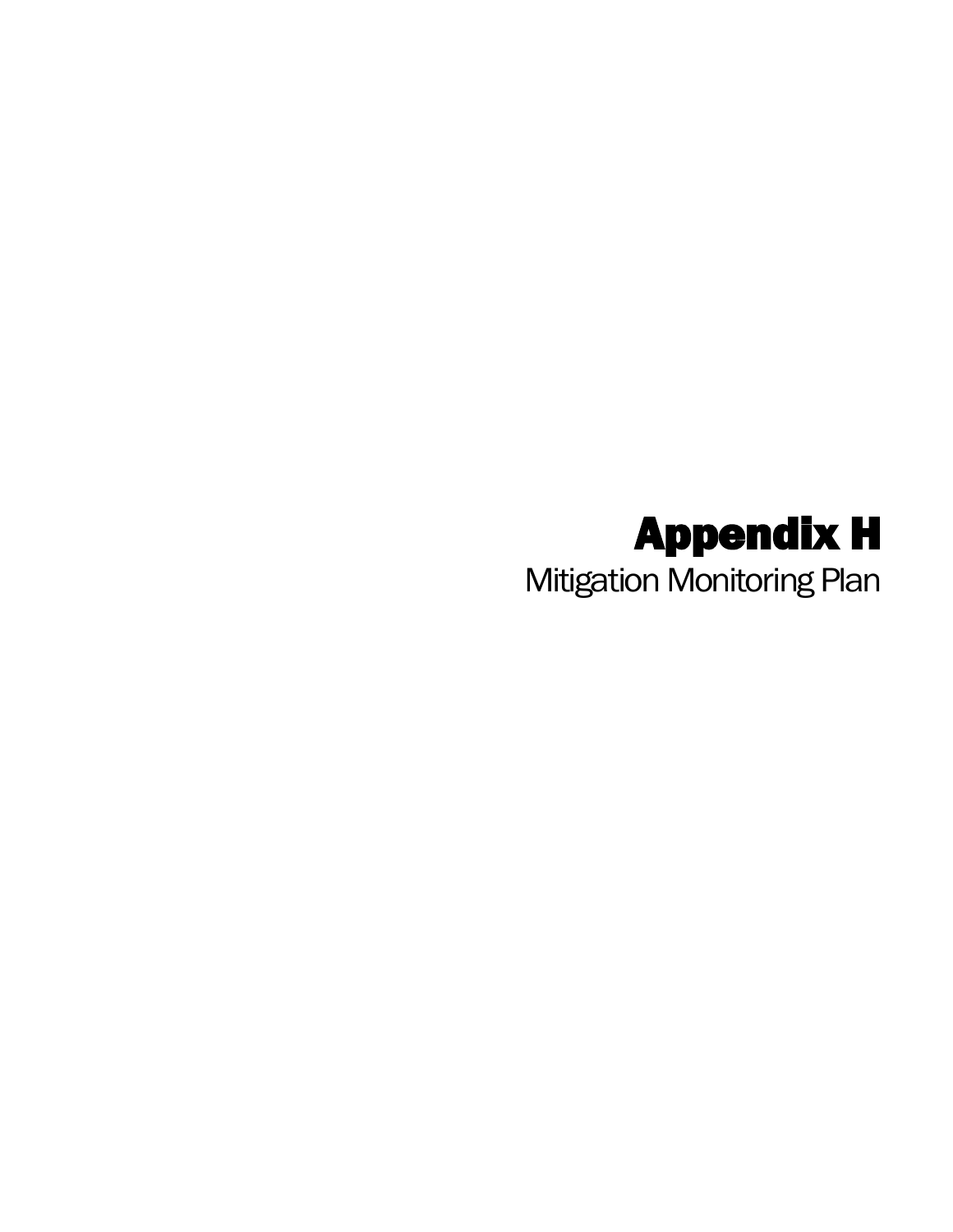| <b>Appendix H</b><br><b>Environmental Permits, Commitments and Mitigation</b> |                                           |                                                                                                                                                                                                                                                                                                                                                                                                                                                                                                                                                                                                                                                                                                                                                                                                                                                                                                                                                                                                                                                                                                                                                                                                                                                                                                                                                                                                                                                                                                                                                                                                                                                                                                                                                                                                      |                                                |                                                  |
|-------------------------------------------------------------------------------|-------------------------------------------|------------------------------------------------------------------------------------------------------------------------------------------------------------------------------------------------------------------------------------------------------------------------------------------------------------------------------------------------------------------------------------------------------------------------------------------------------------------------------------------------------------------------------------------------------------------------------------------------------------------------------------------------------------------------------------------------------------------------------------------------------------------------------------------------------------------------------------------------------------------------------------------------------------------------------------------------------------------------------------------------------------------------------------------------------------------------------------------------------------------------------------------------------------------------------------------------------------------------------------------------------------------------------------------------------------------------------------------------------------------------------------------------------------------------------------------------------------------------------------------------------------------------------------------------------------------------------------------------------------------------------------------------------------------------------------------------------------------------------------------------------------------------------------------------------|------------------------------------------------|--------------------------------------------------|
| No.                                                                           | <b>Impact/Mitigation Measure</b>          | <b>Implementation &amp; Monitoring</b>                                                                                                                                                                                                                                                                                                                                                                                                                                                                                                                                                                                                                                                                                                                                                                                                                                                                                                                                                                                                                                                                                                                                                                                                                                                                                                                                                                                                                                                                                                                                                                                                                                                                                                                                                               | <b>Responsible</b><br>Party                    | <b>Timing</b>                                    |
| 1.                                                                            | <b>Traffic and Transportation Impacts</b> | All traffic control plans and mitigation measures, prepared by the contractor,<br>will be approved by the City of Dallas prior to construction and incorporated<br>into construction specifications. Specifications will include provisions for a<br>maximum number of lanes closed during peak traffic hours, maintenance and<br>removal of traffic control devices, efficient traffic rerouting measures, and<br>scheduling of construction activities within the roadways for times other than<br>peak traffic periods.<br>This will include on-going coordination efforts between the city and residents<br>and businesses before, during, and after construction. Private business parking<br>areas and driveways will not be used for equipment maneuvering or parking.<br>Impacts to traffic operations include:<br>Restriping of the travel lanes and physical delineation for the exclusive<br>bi-directional streetcar lane on Houston Street and the Houston Street<br>Viaduct.<br>The addition of the traffic signal at the transition from the southbound<br>$\bullet$<br>outside travel lane to the median of Zang Boulevard. This is to protect<br>both the streetcar and vehicular traffic.<br>The addition of the traffic signal at the intersection of Oakenwald<br>$\bullet$<br>Street and Zang Boulevard. This is to protect turning movements and<br>facilitate pedestrian movements at the intersection.<br>Physical delineation on Colorado Boulevard to maintain exclusive use of<br>$\bullet$<br>the outside, westbound travel lane for streetcar.<br>All crossing approaches will be signed with standard safety and warning<br>$\bullet$<br>signs installed to warn traffic/pedestrians of streetcar's approach<br>especially in areas where contra-flow movements occur. | <b>DART</b><br>City of Dallas<br><b>NCTCOG</b> | Final Design,<br>Construction,<br>and Operations |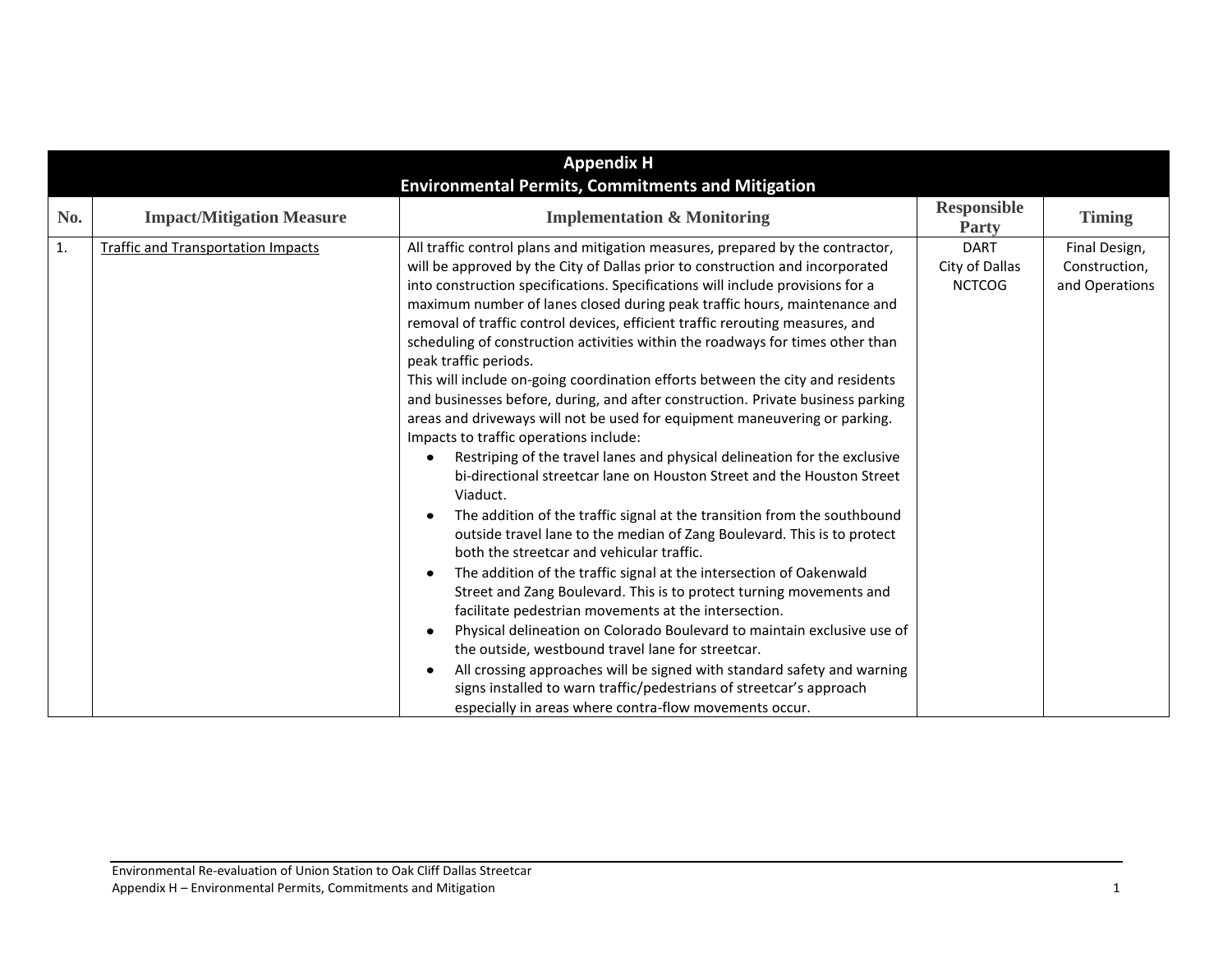| <b>Appendix H (continued)</b>                            |                                                                                   |                                                                                                                                                         |                                 |                     |  |
|----------------------------------------------------------|-----------------------------------------------------------------------------------|---------------------------------------------------------------------------------------------------------------------------------------------------------|---------------------------------|---------------------|--|
| <b>Environmental Permits, Commitments and Mitigation</b> |                                                                                   |                                                                                                                                                         |                                 |                     |  |
| 2.                                                       | <b>Hazardous Materials</b>                                                        | The design and preparation of required monitoring and remediation plans for                                                                             | <b>DART</b>                     | Final Design,       |  |
|                                                          | During the detail structural assessment of the                                    | at-risk hazardous/regulated materials areas will be coordinated with the TCEQ.                                                                          | City of Dallas<br><b>NCTCOG</b> | Construction        |  |
|                                                          | Houston Street Viaduct, core samples<br>revealed asbestos material located at 106 | The contractor will be responsible for developing a remediation plan in                                                                                 |                                 |                     |  |
|                                                          | expansion joints on the viaduct. Depending                                        | compliance with OSHA standards and requirements of the Texas Department<br>of State Health Services. This plan will be coordinated through DART and the |                                 |                     |  |
|                                                          | on structural rehabilitation requirements,                                        | City of Dallas.                                                                                                                                         |                                 |                     |  |
|                                                          | these materials may be impacted during                                            |                                                                                                                                                         |                                 |                     |  |
|                                                          | construction.                                                                     | If unanticipated sources of hazardous/regulated materials are encountered                                                                               |                                 |                     |  |
|                                                          |                                                                                   | during construction, the construction manager or designee will immediately                                                                              |                                 |                     |  |
|                                                          |                                                                                   | notify the DART Environmental Compliance Section (ECS) and City of Dallas.                                                                              |                                 |                     |  |
|                                                          |                                                                                   | Specific mitigation activities addressing the specific contamination occurrence                                                                         |                                 |                     |  |
|                                                          |                                                                                   | will then immediately be implemented. All ECS activities will be performed                                                                              |                                 |                     |  |
|                                                          |                                                                                   | according to all applicable federal, state, and local regulations.                                                                                      |                                 |                     |  |
| 3.                                                       | Safety-Pedestrians                                                                | DART with input from the City of Dallas and the NCTCOG will identify where                                                                              | <b>DART</b>                     | Final Design,       |  |
|                                                          | Whenever possible, DART with input from                                           | pedestrian crossings occur and will mark them with standard pavement                                                                                    | City of Dallas                  | Construction        |  |
|                                                          | the City of Dallas and the NCTCOG, will                                           | markings and signs. Sight distance at crosswalks, intersections, driveways,                                                                             | <b>NCTCOG</b>                   |                     |  |
|                                                          | design pedestrian paths to avoid crossing or                                      | parking areas and streetcar crossings will conform to AASHTO Guidelines.                                                                                |                                 |                     |  |
|                                                          | passing through streetcar tracks, vehicular                                       |                                                                                                                                                         |                                 |                     |  |
|                                                          | access drives, and parking areas.                                                 |                                                                                                                                                         |                                 |                     |  |
| 4.                                                       | Safety-Stops                                                                      | DART with input from the City of Dallas and the NCTCOG will utilize the CPTED                                                                           | <b>DART</b>                     | <b>Final Design</b> |  |
|                                                          | DART with input from the City of Dallas and                                       | guidelines as the basis of the final design of the streetcar stops. Streetcar stops                                                                     | City of Dallas                  |                     |  |
|                                                          | the NCTCOG will design the project to                                             | will be reviewed by DART's Fire Life Safety Committee and Americans with                                                                                | <b>NCTCOG</b>                   |                     |  |
|                                                          | provide good visibility to the public and                                         | Disabilities Act (ADA) coordinator.                                                                                                                     |                                 |                     |  |
|                                                          | incorporates Crime Prevention through                                             |                                                                                                                                                         |                                 |                     |  |
|                                                          | Environmental Design (CPTED) guidelines.                                          |                                                                                                                                                         |                                 |                     |  |
| 5.                                                       | Safety-Project Level                                                              | DART Rail Program Development, in conjunction with City Dallas, will prepare                                                                            | <b>DART</b>                     | <b>Final Design</b> |  |
|                                                          | Develop System Safety Certification Plan                                          | and complete the Safety Certification Plan at the completion of the 90% design                                                                          | City of Dallas                  |                     |  |
|                                                          |                                                                                   | for the project.                                                                                                                                        | <b>NCTCOG</b>                   |                     |  |
|                                                          | DART with support from the City of Dallas will                                    |                                                                                                                                                         |                                 |                     |  |
|                                                          | be responsible for 24-hour daily patrol of the                                    | DART's Fire Life Safety Committee and key City of Dallas departments will meet                                                                          |                                 |                     |  |
|                                                          | line and project materials and conduct area                                       | quarterly during final design through construction.                                                                                                     |                                 |                     |  |
|                                                          | walk-throughs.                                                                    |                                                                                                                                                         |                                 |                     |  |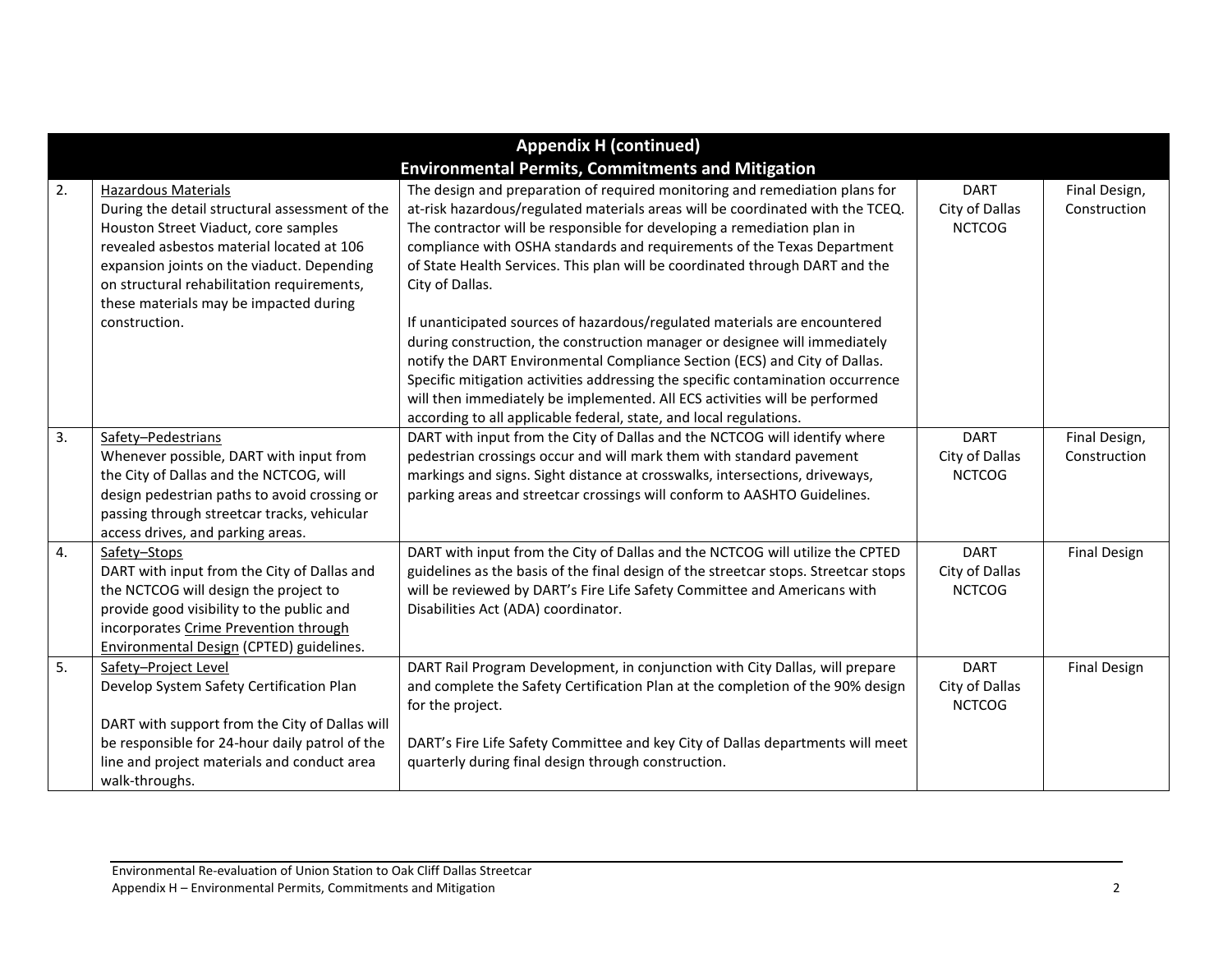|                                                          | <b>Appendix H (continued)</b>                                                                                                                               |                                                                                                                                                                                                                                                                                                                                                                                                                                                                                                                                                                                                                                                                                                                                                                                                                                                                                                                                                                                                                                                                            |                                                |                               |  |
|----------------------------------------------------------|-------------------------------------------------------------------------------------------------------------------------------------------------------------|----------------------------------------------------------------------------------------------------------------------------------------------------------------------------------------------------------------------------------------------------------------------------------------------------------------------------------------------------------------------------------------------------------------------------------------------------------------------------------------------------------------------------------------------------------------------------------------------------------------------------------------------------------------------------------------------------------------------------------------------------------------------------------------------------------------------------------------------------------------------------------------------------------------------------------------------------------------------------------------------------------------------------------------------------------------------------|------------------------------------------------|-------------------------------|--|
| <b>Environmental Permits, Commitments and Mitigation</b> |                                                                                                                                                             |                                                                                                                                                                                                                                                                                                                                                                                                                                                                                                                                                                                                                                                                                                                                                                                                                                                                                                                                                                                                                                                                            |                                                |                               |  |
| 6.                                                       | <b>Construction Impact (Utilities)</b><br>Best management practices will be used to<br>maintain availability of necessary utilities<br>during construction. | Contractors will be directed to consider the following items in their<br>construction specifications for mitigation of utilities:<br>Prior to construction, all area utility companies and agencies will be<br>contacted and requested to provide line location measures and<br>approval of the proposed utility line alteration<br>Businesses and residences affected by utility disruptions will be notified<br>$\bullet$<br>of the disruption at least two weeks in advance<br>Down periods for businesses should occur during off-business hours<br>and should not exceed a 24-hour period<br>Businesses such as restaurants, grocery stores or food<br>preparation/manufacturing facilities should be accommodated in order<br>to protect food preparation and storage mechanisms<br>If utilities not identified prior to construction are identified during<br>construction, work will be discontinued so that appropriate utility<br>companies and agencies will be contacted to identify the line(s).                                                              | <b>DART</b><br>City of Dallas<br><b>NCTCOG</b> | Final Design,<br>Construction |  |
| 7.                                                       | <b>Construction Impact (Air Quality)</b>                                                                                                                    | DART General Requirements and Standard Specifications for Construction<br>Projects (Section 01560) provides dust control measures for construction<br>activities and requires the contractor to have sufficient equipment on-site to<br>implement them at all areas of construction and at all times (including<br>weekends, holidays, and non-working hours). The control of exhaust emissions<br>from construction equipment will be in accordance with Environmental<br>Protection Agency (EPA) guidelines.<br>Contractors will be required to limit the idling of construction vehicles and to<br>use emission control devices.<br>Good housekeeping practices, such as wetting or chemically treating exposed<br>earth areas, covering dust-producing materials during transport, and limiting<br>construction activities during high wind conditions, will be employed, to<br>minimize dust impacts.<br>Proper traffic management during the construction period will be<br>implemented to mitigate potential adverse effects, or increases in CO<br>concentrations. | <b>DART</b><br>City of Dallas<br><b>NCTCOG</b> | Construction                  |  |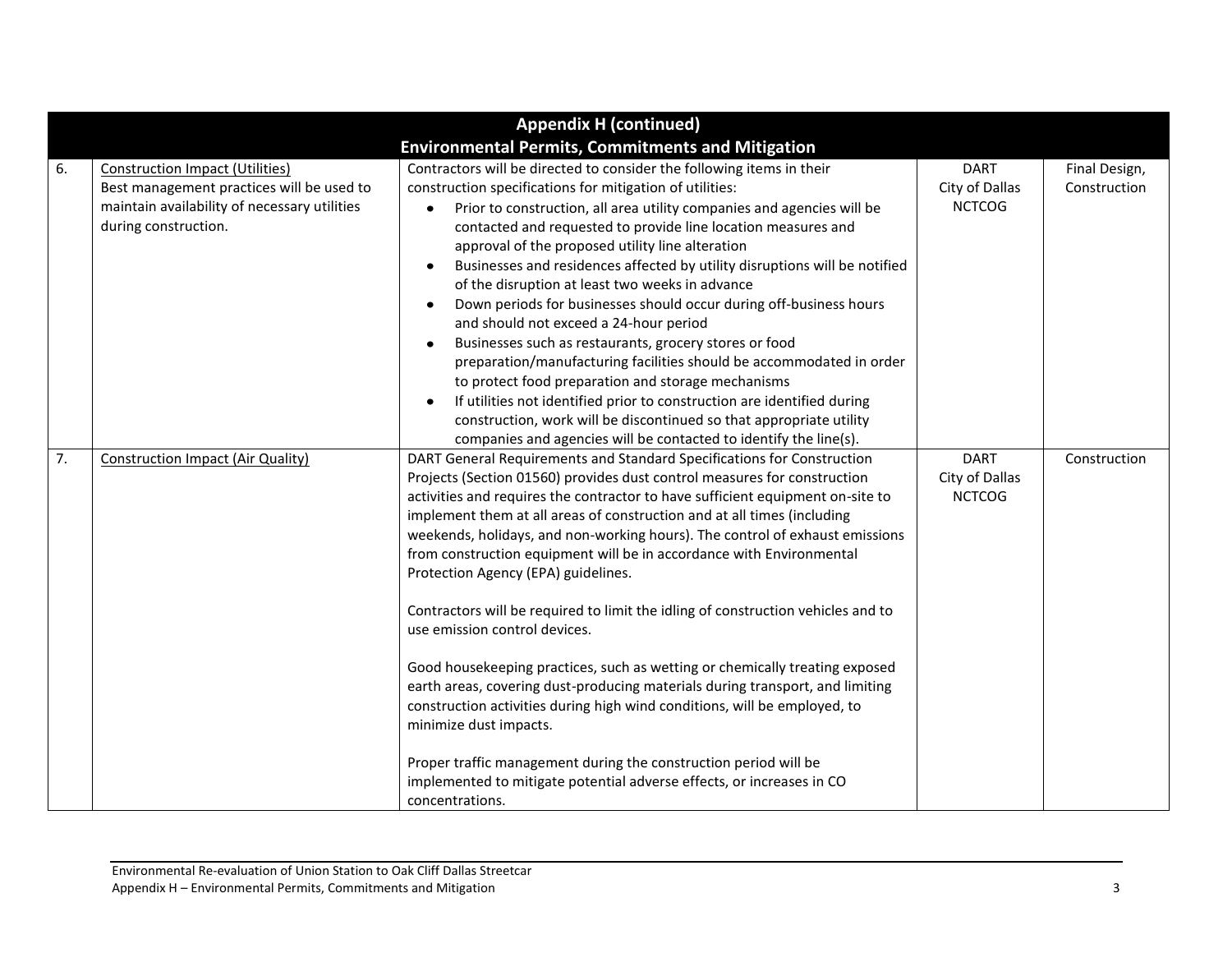| <b>Appendix H (continued)</b> |                                                                                                                                                                                                                                               |                                                                                                                                                                                                                                                                                                                                                                                                                                                                                                                                                                                                                                                                                                                                                                                                                                                                                                                                                                                                                                                                                                                                                                                                                                                                                                                                                                                                                                                                                                                                                                                                                                                                                                                        |                                                |              |
|-------------------------------|-----------------------------------------------------------------------------------------------------------------------------------------------------------------------------------------------------------------------------------------------|------------------------------------------------------------------------------------------------------------------------------------------------------------------------------------------------------------------------------------------------------------------------------------------------------------------------------------------------------------------------------------------------------------------------------------------------------------------------------------------------------------------------------------------------------------------------------------------------------------------------------------------------------------------------------------------------------------------------------------------------------------------------------------------------------------------------------------------------------------------------------------------------------------------------------------------------------------------------------------------------------------------------------------------------------------------------------------------------------------------------------------------------------------------------------------------------------------------------------------------------------------------------------------------------------------------------------------------------------------------------------------------------------------------------------------------------------------------------------------------------------------------------------------------------------------------------------------------------------------------------------------------------------------------------------------------------------------------------|------------------------------------------------|--------------|
| 8.                            | <b>Construction Impact (Construction Staging</b><br>Areas)<br>The contractor, with input from DART, the<br>City of Dallas, and the NCTCOG, will select a<br>construction staging area(s) based on the<br>EA's potential site evaluation.      | <b>Environmental Permits, Commitments and Mitigation</b><br>DART General Requirements and Standard Specifications for Construction<br>Projects (Section 01560) states that the contractor must store equipment and<br>materials in conformance with applicable local regulations. Unnecessary<br>materials and equipment are not allowed to be loaded with a weight that<br>would endanger its structural integrity or the safety of persons. Materials are<br>not allowed to be stored on private property without written authorization of<br>the owners of the property. Best management practices will be implemented<br>to prevent storm water runoff from construction materials and equipment by<br>covering such materials and equipment with awnings, roofs, or tarps; storing<br>material on asphalt or concrete pads; surrounding material stockpiling areas<br>with diversion dikes or curbs; and using secondary containment measures such<br>as dikes or beams around fueling areas.                                                                                                                                                                                                                                                                                                                                                                                                                                                                                                                                                                                                                                                                                                                     | <b>DART</b><br>City of Dallas<br><b>NCTCOG</b> | Construction |
| 9.                            | <b>Construction Impact (Migratory Bird Treaty</b><br>Act)<br>Cliff swallow (Hirundo pyrrhonota) nests were<br>identified under the Houston Street Viaduct<br>during field reconnaissance in accordance<br>with the Migratory Bird Treaty Act. | Prior to the removal of inactive nests of migratory birds, the contractor shall<br>consult with the U.S. Fish and Wildlife Service (USFWS) office with local<br>jurisdiction, including any appropriate state wildlife agencies, in the event that<br>a USFWS, including a state, permit may be required for removal of inactive<br>nests in accordance with the provisions of 50 C.F.R. Part 21. After USFWS<br>consultation and the issuance of a permit, if necessary, the contractor may hire<br>a biologist to remove all empty nests before March 2012 (prior to the active<br>nesting season). Upon removal of old or inactive nests, the contractor should<br>net the area beneath the bridge to deter the construction of new nests at this<br>location. The area should be regularly monitored during the nesting season<br>(March through August) by a professional biologist to ensure no new nesting<br>activity occurs.<br>The contractor with input from DART, the City of Dallas, and the NCTCOG will<br>implement construction phase services to include:<br>1. Protections to minimize noise, dust, and avoid any materials from<br>falling off the bridge to help provide protection against harming<br>migratory or wading birds that could be present during construction.<br>Should an active nest of Cliff Swallows (Hirundo pyrrhonota), or any<br>2.<br>other migratory bird, be identified during construction, all<br>construction activities on the bridge must cease until the migratory<br>bird nest can be removed in accordance with the provisions of the<br>Migratory Bird Treaty Act, 16 U.S.C. §§703 - 712, and its<br>implementing regulations by the USFWS at 50 C.F.R. Part 21. | <b>DART</b><br>City of Dallas<br><b>NCTCOG</b> | Construction |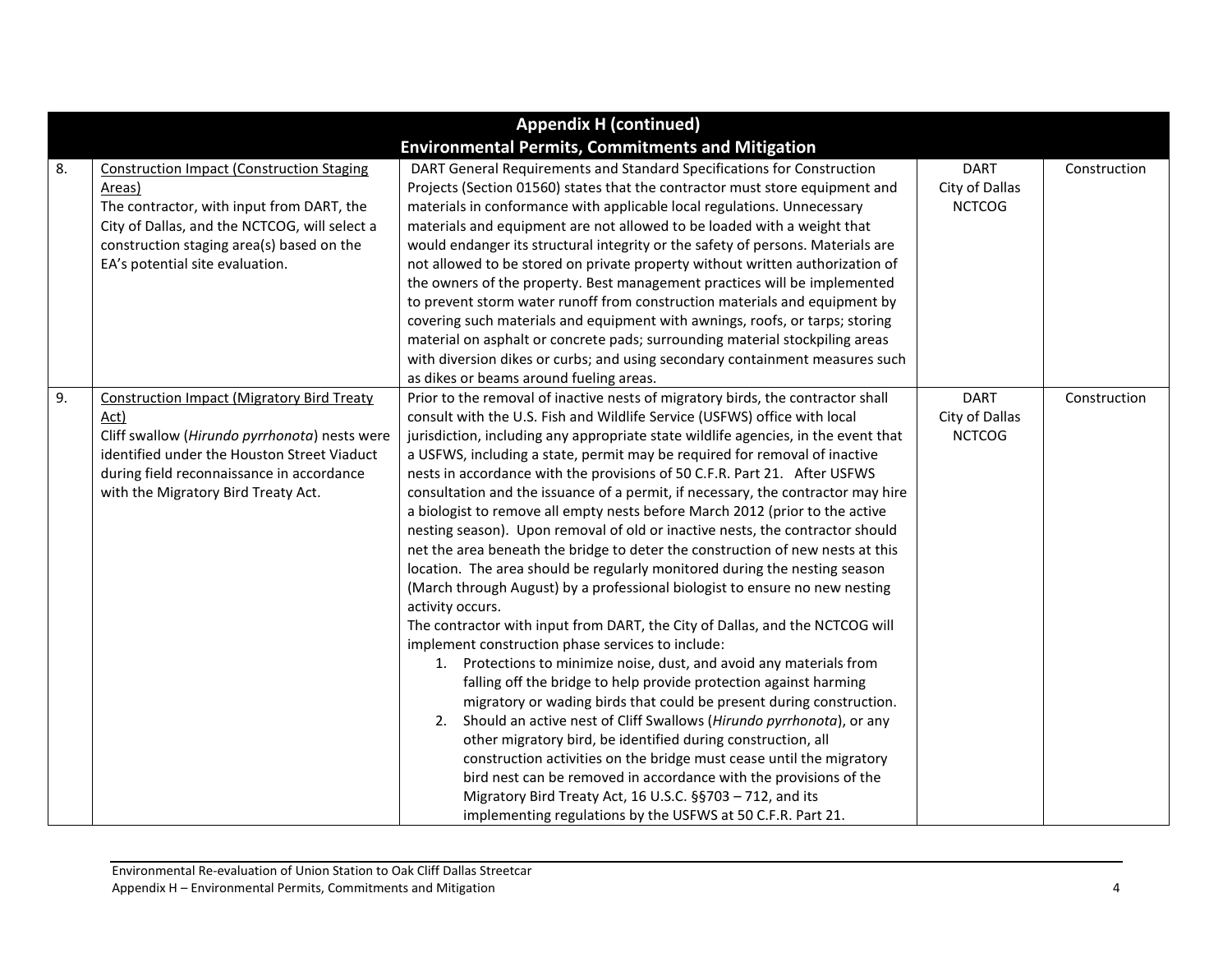|     | <b>Appendix H (continued)</b>                                                                                                                                                                                                                                                                                                                                                                                                                                   |                                                                                                                                                                                                                                                                                                                                                                                                                                                                                                                                                                                                                                                                                                                                                                                                                                                                                                                                                                                                                                                                                                                                                                                                                                                                                                                     |                                                |                               |  |
|-----|-----------------------------------------------------------------------------------------------------------------------------------------------------------------------------------------------------------------------------------------------------------------------------------------------------------------------------------------------------------------------------------------------------------------------------------------------------------------|---------------------------------------------------------------------------------------------------------------------------------------------------------------------------------------------------------------------------------------------------------------------------------------------------------------------------------------------------------------------------------------------------------------------------------------------------------------------------------------------------------------------------------------------------------------------------------------------------------------------------------------------------------------------------------------------------------------------------------------------------------------------------------------------------------------------------------------------------------------------------------------------------------------------------------------------------------------------------------------------------------------------------------------------------------------------------------------------------------------------------------------------------------------------------------------------------------------------------------------------------------------------------------------------------------------------|------------------------------------------------|-------------------------------|--|
|     | <b>Environmental Permits, Commitments and Mitigation</b>                                                                                                                                                                                                                                                                                                                                                                                                        |                                                                                                                                                                                                                                                                                                                                                                                                                                                                                                                                                                                                                                                                                                                                                                                                                                                                                                                                                                                                                                                                                                                                                                                                                                                                                                                     |                                                |                               |  |
| 10. | <b>Construction Impact (Noise)</b>                                                                                                                                                                                                                                                                                                                                                                                                                              | DART Construction Guidelines Specifications Section 01560 Part 1.9 A-G states<br>that construction activities must comply with noise maximum limits set out in<br>Tables 01560 1-3. Noise control measures that would be applied to meet the<br>noise limits include the following:<br>1. Avoiding nighttime construction in residential neighborhoods.<br>Using specially quieted equipment with enclosed engines and/or high<br>2.<br>performance mufflers.<br>Locating stationary construction equipment as far as possible from<br>noise sensitive sites.<br>4. Re-routing construction-related truck traffic along roadways which<br>will cause the least disturbance to residents.<br>Noise monitoring will be performed if complaints are received from the public<br>during construction to verify compliance with the limits. Noise control                                                                                                                                                                                                                                                                                                                                                                                                                                                                | <b>DART</b><br>City of Dallas<br><b>NCTCOG</b> | Construction                  |  |
| 11. | Construction Impact (Water Quality and<br>Runoff)<br>The DART's Final Design Consultant will<br>prepare an Erosion and Sediment Control<br>Plan (E&SCP) as part of a "baseline" Storm<br>Water Pollution Prevention Plan (SW3P) that<br>complies with the requirements of the<br>relevant Storm Water Discharge Construction<br>General Permit. This baseline SW3P will be<br>included as part of the Project's bid<br>documents (drawings and specifications). | measures will be applied as needed to meet the noise limits.<br>A comprehensive Storm Water Pollution Prevention Plan (SW3P), meeting the<br>requirements of the Texas Pollutant Discharge Elimination System (TPDES)<br>Storm Water General Permit, will be implemented to address water quality<br>and runoff issues. Mitigation to protect area water quality will include<br>measures to provide erosion controls and minimization of the introduction of<br>sediments, wastewater and chemicals to surface and subsurface waters.<br>The SW3P will define and ensure the implementation of practices that will be<br>used to reduce pollutants in storm water discharges associated with<br>construction activity at the construction site, and assure compliance with the<br>terms and conditions of the permit.<br>If unanticipated sources of hazardous or regulated materials were encountered<br>during construction activities, the construction manager or designee will<br>immediately notify DART. Specific mitigation activities, which address the type,<br>level, and quantity of contamination encountered, will be immediately<br>implemented. The handling, treatment, and disposal of any hazardous<br>materials will occur in full compliance with Federal, state, and local<br>requirements. | <b>DART</b><br>City of Dallas<br><b>NCTCOG</b> | Final Design,<br>Construction |  |